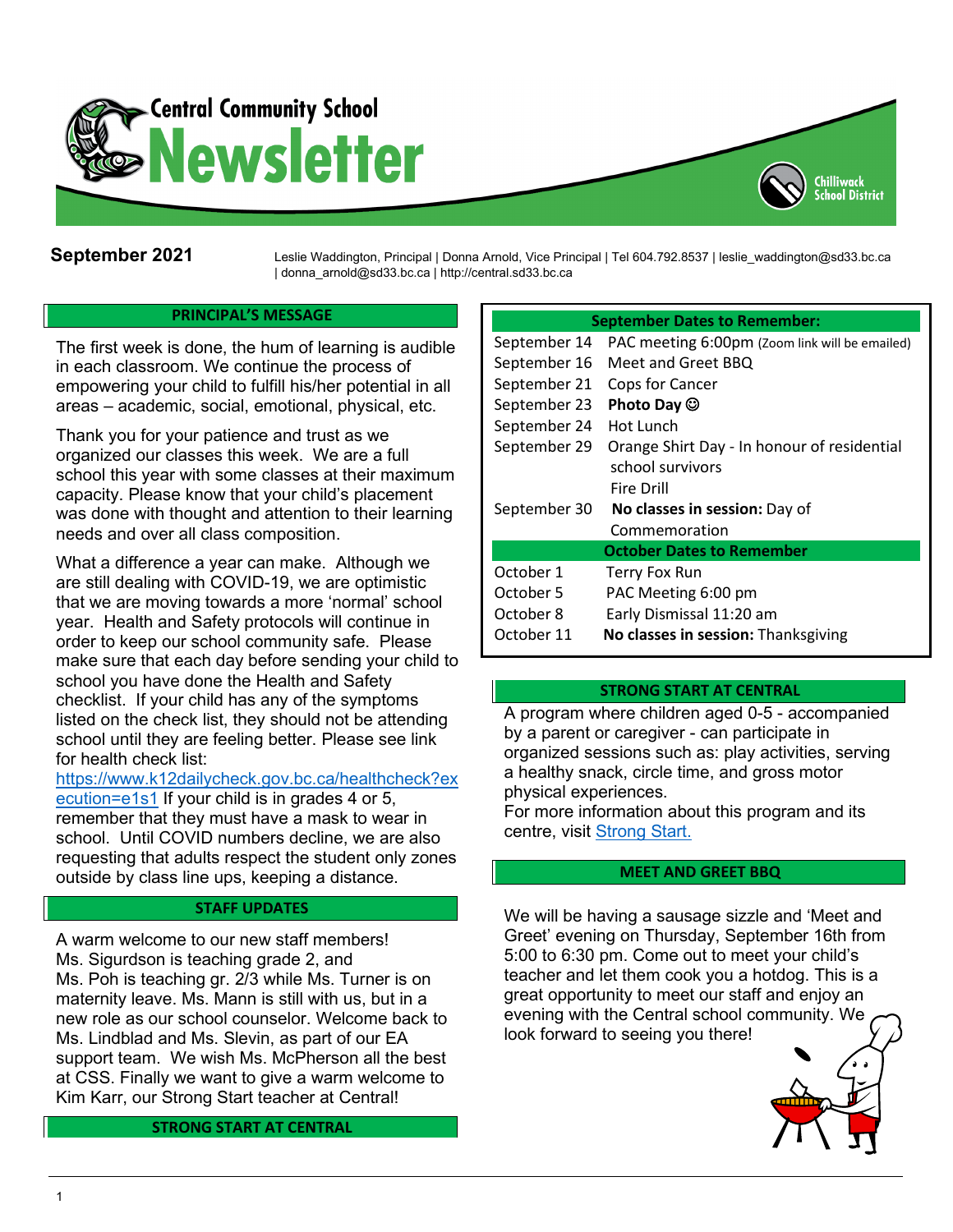## **ATTENDANCE / ABSENT**

If you know that your child is absent on any given day, **please be sure to call 604-792-8537** and let us know as early as possible. This is essential to help us ensure your child's safety. Thank you.

Students who arrive late need to come to the front doors to be let in and report to the office. Parents are asked to remain outside unless they have an appointment at the office.

## **SCHOOL HOURS & BELL SCHEDULE**

| $8:05 - 8:20$ a.m.<br>$8:15$ a.m.    | <b>Morning Supervision</b><br><b>First Bell</b> |
|--------------------------------------|-------------------------------------------------|
| 8:20 a.m.                            | <b>School Day Starts</b>                        |
| $9:55 - 10:10$ a.m. &<br>10:10-10:25 | Recess                                          |
| $12:15 - 1:00$ p.m.<br>2:22 p.m.     | Lunch<br><b>Dismissal</b>                       |
| 2:22 p.m.-2:37 p.m.                  | <b>Afternoon Supervision</b>                    |

Please note that students should not be on the school grounds before supervision begins. Please be on time for picking up your child(ren) from school.

#### **SEPTEMBER 30- DAY OF COMMEMORATION**

[On August 3,](https://news.gov.bc.ca/releases/2021FIN0048-001531) the BC government declared September 30, 2021, a day of commemoration for all provincial public sector employees, including public school districts. This means that on **Thursday, September 30, 2021, schools will be closed.** This day will be an opportunity for all Canadians to recognize and commemorate the legacy of residential schools and reflect on how we move from witness to reconciliation.

#### **SCHOOL SUPPLY MONEY**

School supplies was ordered and ready for your children here at school when they arrived. We hope you have found this convenient. Payment is now due and should be made directly to your child's teacher. Students in grades 4 and 5 owe \$35.00 and students in K-3 owe \$30.00.

### **MONIES COMING TO SCHOOL**

Please be reminded that all money sent to school to pay for items must be in a zip lock bag and labelled with your child's name. This prevents money being

lost and orders being mixed up. The school does not have cash on hand in the office so the school is UNABLE TO MAKE CHANGE for the various orders, hot lunches, field trips etc. Thank you for your cooperation with these requests.

### **COPS FOR CANCER & TERRY FOX RUN**

This year again our school has been selected to be one of the stops for Cops for Cancer on Sept. 21<sup>st</sup>. We will have police officers riding their bikes to Central and greeting our students from a distance. Our fundraising this year for the Canadian Cancer Society will be for this event as well as for Terry Fox. The Terry Fox Run at Central will take place this year on Friday, October 1st.

#### **CODE OF CONDUCT/FAIR NOTICE**

We ask that families take a moment to read the Central Code of Conduct that will be sent out later this month. This code guides our expectations that students, staff, parents and community members will maintain an attitude that is cooperative, courteous and respectful. We appreciate your support in building a positive functioning school community. As well you will find attached a Fair Notice letter which outlines how schools in the Chilliwack district will respond to all student behaviours that pose a potential risk to themselves, other students, staff and members of the community.

### **BREAKFAST & LUNCH PROGRAM**

Children need healthy meals to learn. Central Community School offers healthy, nutritious meals every school day with the help of our sponsors; The Chilliwack Rotary Club, who sponsor our 'Breakfast Program' and 'Bowls of Hope' who sponsor our lunch program. We also offer the Starfish Backpack program for sending food home for the weekend. Research has shown that eating breakfast before school helps student's attention and concentration on school work. These programs are in place for our students and families in need and for the few occasions where students have not arrived at school with the food needed to start their day. These services are limited and we would kindly ask that if you would like to take advantage of these programs that you contact your child's teacher to send home a Breakfast and Lunch Program form.